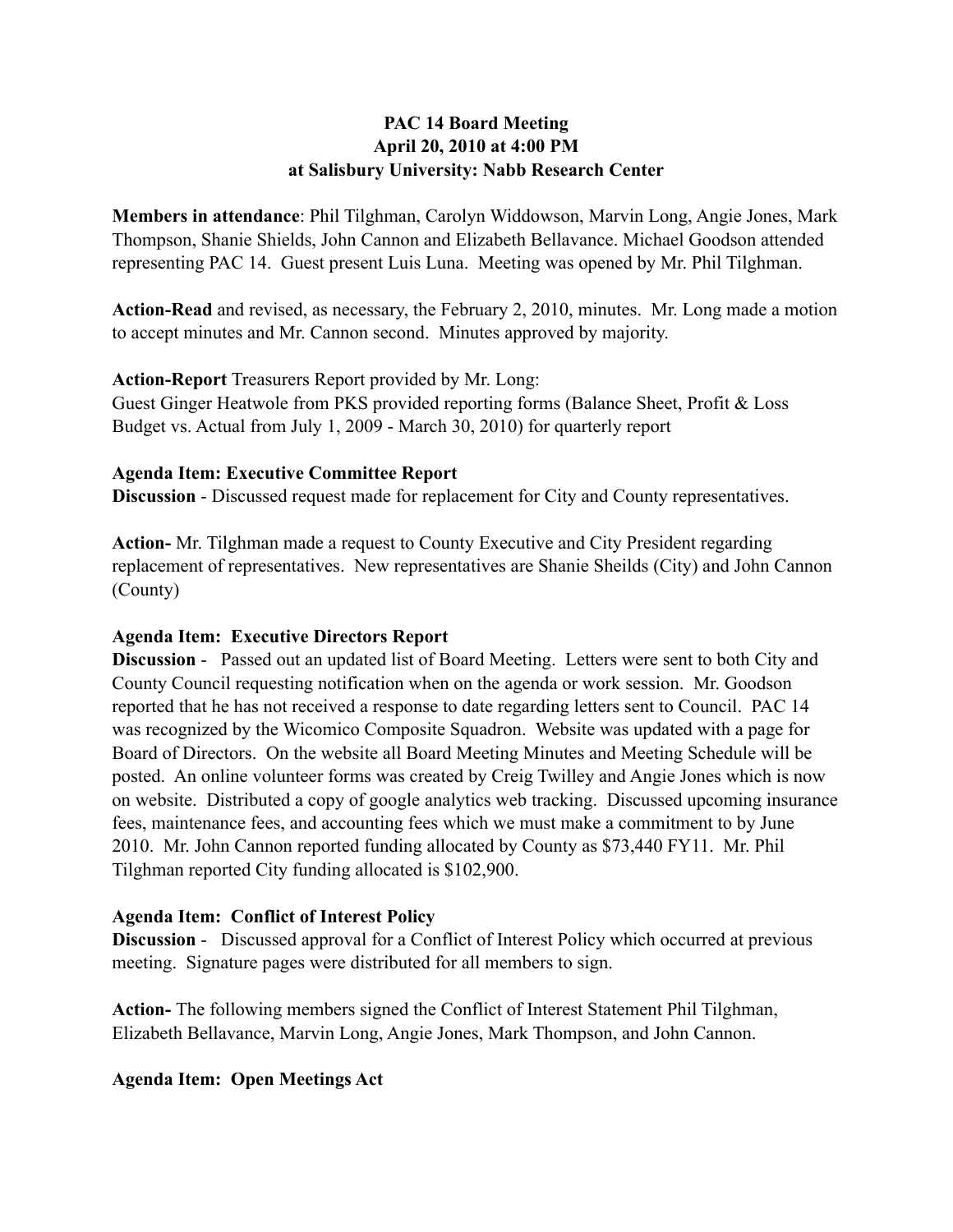**Discussion** - Discussed contacting the Attorney's General regarding the Open Meetings Act which has been self-imposed through the By-Laws. The Open Meetings Act applies to Govermnet entities and agencies.

**Action -** Plan to place on future agenda to vote for remove from By-Laws.

## **Agenda Item: Carroll County Trip**

**Discussion** - Discuss visit to Carroll County Community Media Center. Gave a brief overview for new members.

**Action:** Plan to schedule a trip to Carroll County to enable City and County representatives to view an ideal Community Media Center.

#### **Agenda Item: Volunteer Coordinator**

**Discussion** - Ms. Jones discussed findings from AmeriCorps grant research.

**Action:** Plan to look at AmeriCorps VISTA or Volunteer Maryland for possible volunteer coordinator grant funding.

### **Agenda Item: Development Committee**

**Discussion** - Discussed potential members who have committed to serving on the committee. Mr. Tilghman has confirmed Luis Luna; Mr. Thompson has confirmed Mike Langley; Mr. Long has confirmed Mark Granger and Greg Langerler; Mr. Goodson has confirmed Dr. Michael Scott, Dr. George Whitehead, Jeri DiBartolo, and Keith Whitelock.

**Action:** The mission statement and committee goals was presented to Board members for approval. A motion was made by Mrs. Elizabeth Bellavance and second by Mr. John Cannon. The mission statement and committee goals were approved by majority. A motion was made by Ms. Jones to approve the names as follows to serve on the Development Committee Luis Luna, Mike Langley, Mark Granger, Greg Langerler, Dr. Michael Scott, Dr. George Whitehead, Jeri DiBartolo, Keith Whitelock, Marvin Long, Phil Tilghman, and Mark Thompson. Motion second by Mr. Thompson and approved by majority. Plan to schedule a Development Committee Meeting.

# **Agenda Item: County MOU**

**Discussion** - Mr. Cannon reported that he would follow up with Council to determine status of County MOU. The approved City MOU was distributed to members.

**Action:** Plan to follow up with County Council to determine status of County MOU.

### **Agenda Item: Scheduling a Meeting between City/County, County Executive and Executive Board**